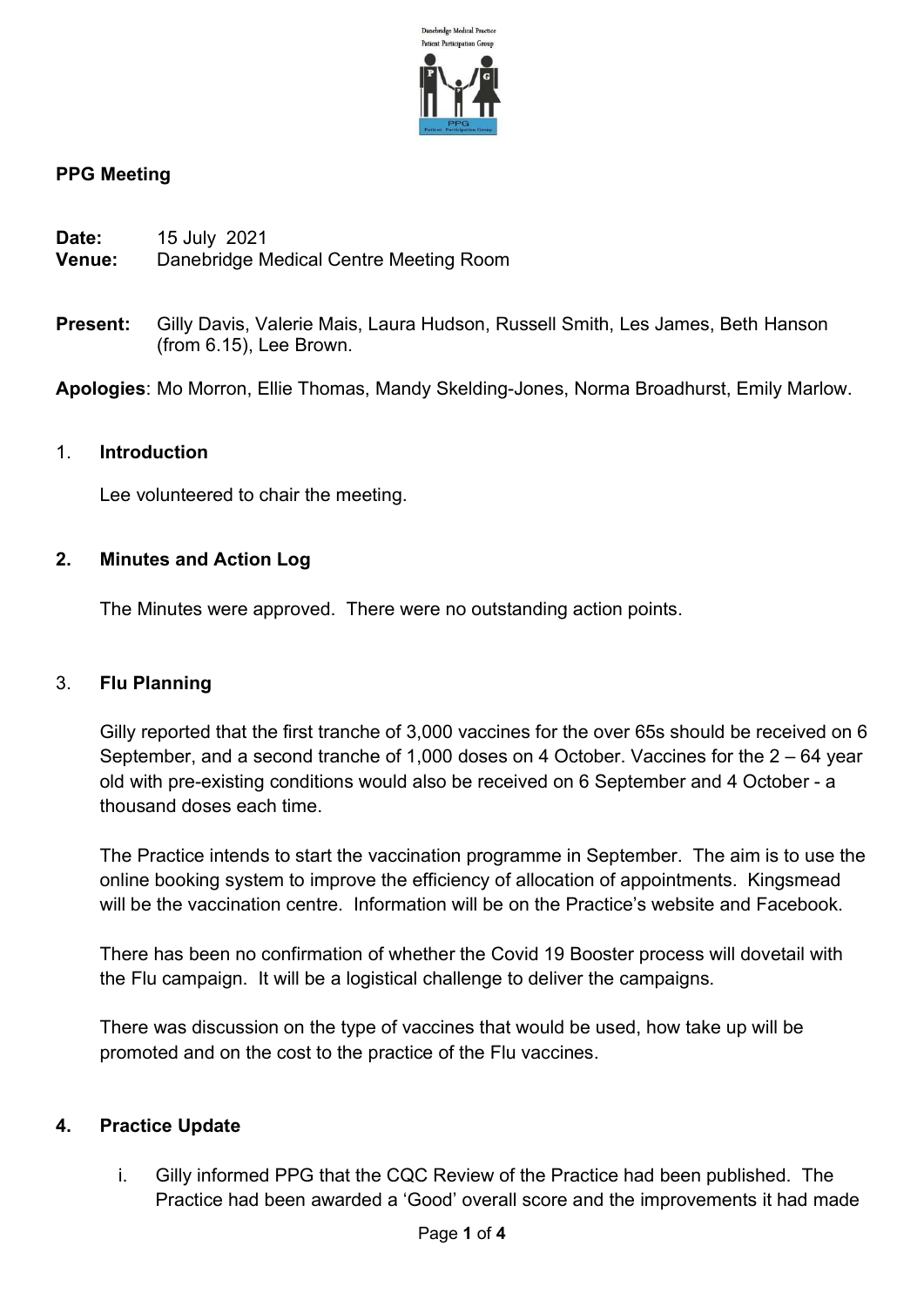had been acknowledged. Two areas had been judged to require improvement and an Action Plan had been developed to address them.

PPG asked the Practice to provide more information on its Action Plan at its next meeting.

- ii. The Practice intends to maintain Covid safety measures after 19 July. It believes that it has a duty to staff and patients to maintain the safe and effective precautions which help contain the spread of Covid. This means continuing to consult by phone, wearing masks indoors, hand cleansing and maintaining social distance. Information will be on the Practice website so patients are aware of the precautions.
- iii. On recruitment, a new GP will start on 18 August covering Wednesday, Thursday and Friday. Two other GPs have been offered 6 sessions. Five new PSCs have started with work patterns designed to improving services.
- iv. The Practice will not issue Covid Passes to patients. It will signpost enquirers to the bodies that can issue passes.

# 5. Patient Feedback

- i. A formal complaint on the closure of Sandiway that raised specific issues had received a standard reply that did not deal with the issues. This had caused irritation. Gilly will feedback to Mandy the need for replies to deal with issues raised.
- ii. The Practice was asked how a patient could connect to the services provided by the Care Co-ordinator. Gilly said that a PSC should check, in the course of a call, whether the patient they are dealing with meets the criteria – isolated and recently discharged from hospital, newly diagnosed and needing support, long term and complex needs, suffering bereavement, facing a range of social and/or financial problems, unemployed, etc. – and offer a referral. GPs and other medical professionals could also refer. A patient cannot self-refer at the moment.
- iii. A patient had been surprised that a Locum GP had told him that if the antibiotics prescribed did not solve an ailment he should call 111 or attend a specialist hospital. They were not given the option of another consultation with a GP. This had caused frustration as it seemed to be displacement of responsibility. Gilly explained that the aim was to get the necessary treatment from the right source quickly. A further appointment with a GP could take 2 weeks. It was suggested that the GP should explain the process to a patient.
- iv. The issue of the length of time bands for GP phone consultations was raised e.g. between 1 - 6. Beth explained that GPs prioritised their calls on the basis of the clinical information provided so that they dealt with the most complex first. These calls could be time consuming and made time management difficult. However, the GP will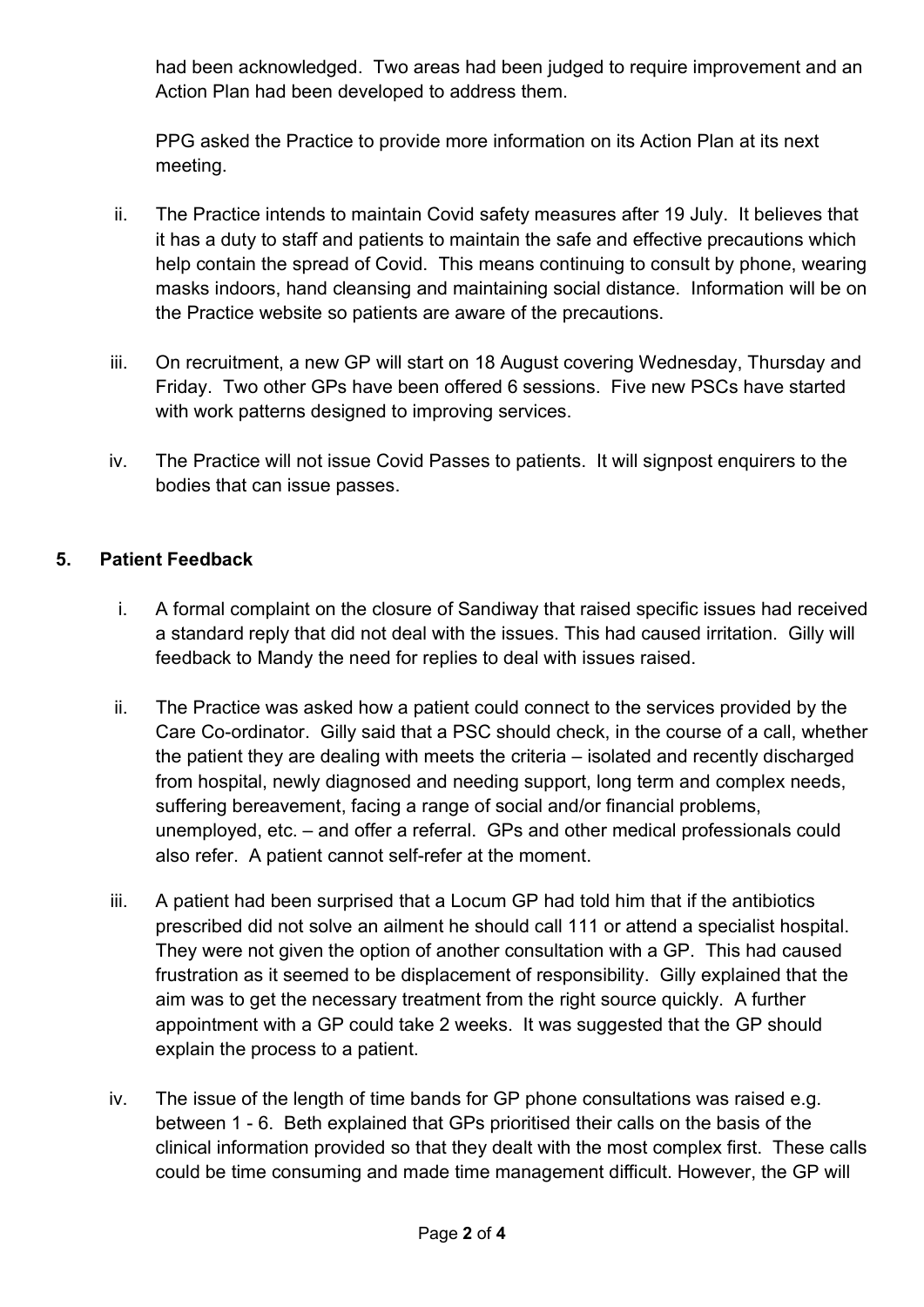always contact everyone on the list for consultation. This could mean calls out with the time band.

- v. A patient had received a letter from the hospital which had also been sent to a recently retired GP. This raised the question of who would deal with the letter. Gilly explained that for administrative purposes each patient is nominally assigned to a named GP. However, letters are scanned by the Practice and allocated for action to available GPs. In response to discussion, Gilly said patients are not automatically informed if the GP they were allocated to changes. A patient can find out who their nominated GP is by contacting a PSC.
- vi. Valerie asked if DNA rates for appointments had changed in the pandemic. Gilly will provide statistics.

ACTION: Gilly

## 6. Any Other Business

- i. Gilly told PPG that Laura is the first student for whom the Practice had arranged a Work Experience Programme. Laura outlined the nature and variety of experiences that had been arranged to enable here to see the range of services the Practice delivered and how they are coordinated. She drew the following lessons:
	- a) The importance of communications and of asking patients questions which will illicit the actual reason someone wants to see a medical professional. In phone calls patients are not always frank and so a consultation does not go as planned when new, undisclosed information emerges.
	- b) In consultations a patient may bring up a range of conditions and issues and a GP needs to choose which to prioritise and deal with in the time allocated.
	- c) Some patients do not want further diagnosis or advice from a GP, but seek reassurance and to be put at ease on the care and support they will get.

 Laura thanked the Practice for their effort in arranging her Work Experience and said it had been a privilege. PPG thanked Laura for her thoughtful and insightful feedback.

ii. The PCC meets on 22 July to consider the Practice's response to the question raised at its 5 November meeting on Sandiway. PPG members can follow the meeting online.

## 7. Next Meeting

The next meeting will be 16September 2021. Possible Agenda items:

• Response to the CQC Report.